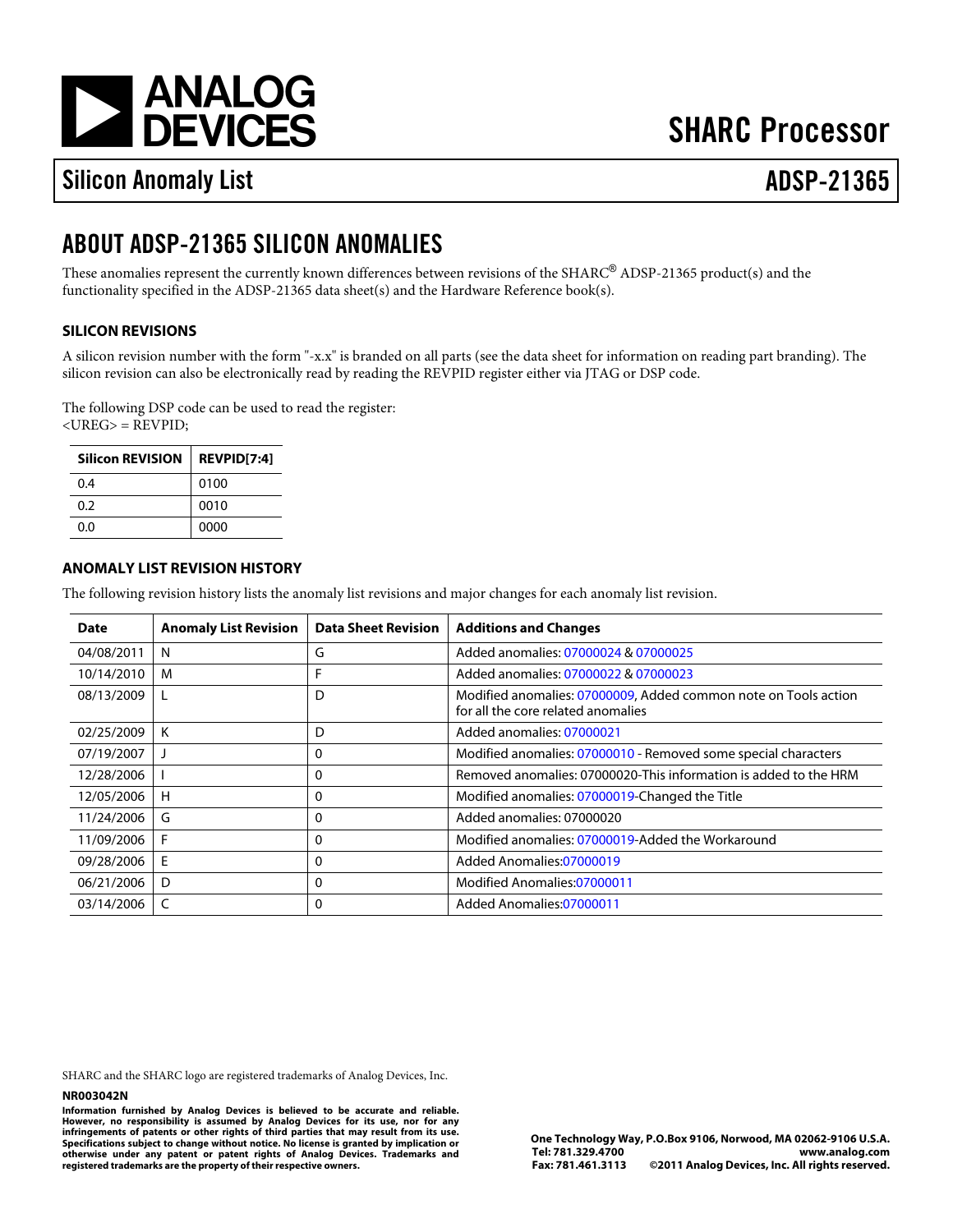# SUMMARY OF SILICON ANOMALIES

The following table provides a summary of ADSP-21365 anomalies and the applicable silicon revision(s) for each anomaly.

<span id="page-1-6"></span><span id="page-1-5"></span><span id="page-1-4"></span><span id="page-1-3"></span><span id="page-1-2"></span><span id="page-1-1"></span><span id="page-1-0"></span>

| No.            | ID       | Description                                                                                                                                         | 0.0          | 0.2            | 0.4 |
|----------------|----------|-----------------------------------------------------------------------------------------------------------------------------------------------------|--------------|----------------|-----|
| $\mathbf{1}$   | 07000005 | <b>Parallel Port Bus Contention</b>                                                                                                                 | x            | $\blacksquare$ | ٠   |
| 2              | 07000006 | Delayed indirect jumps and calls can fail under specific conditions                                                                                 | x            |                |     |
| 3              | 07000007 | SPDIF Receiver output data order change                                                                                                             | x            | x              |     |
| 4              | 07000008 | Instruction Cache needs to be initialized                                                                                                           | x            | x              |     |
| 5              | 07000009 | Some Core Stalls not executed properly                                                                                                              | x            | x              | X   |
| 6              | 07000010 | Memory write operations can fail under certain conditions while DMA to internal memory is in<br>progress                                            | x            | X              | x   |
| $\overline{7}$ | 07000011 | SPI can generate spurious clock for an additional word when used in receive DMA mode at<br>maximum SPICLK frequency                                 | X            | x              | X   |
| 8              | 07000019 | Input Shift Register Anomaly in ASRCs (Asynchronous Sample Rate Converters) impacts Daisy-x<br>Chained TDM mode                                     |              | x              | x   |
| 9              | 07000021 | Incorrect Popping of stacks possible when exiting IRQx/Timer Interrupts with DB modifiers                                                           | x            | x              | X   |
| 10             | 07000022 | Conditional FLAG instructions involving DAG index registers must not be followed immediately<br>by an instruction that uses the same index register | $\mathsf{x}$ | x              | x   |
| 11             | 07000023 | Hardware /IRQx interrupts may cause unpredictable behavior under some conditions                                                                    | x            | x              | X   |
| 12             | 07000024 | VDSP Statistical profiler may provide incorrect profile information for idle instructions                                                           | x            | x              | X   |
| 13             | 07000025 | After an emulator halt at the instruction before 'idle' instruction, the Core Timer stops<br>decrementing even after code execution restarts        | x            | x              | x   |

<span id="page-1-12"></span><span id="page-1-11"></span><span id="page-1-10"></span><span id="page-1-9"></span><span id="page-1-8"></span><span id="page-1-7"></span>Key:  $x =$  anomaly exists in revision

 $. =$  Not applicable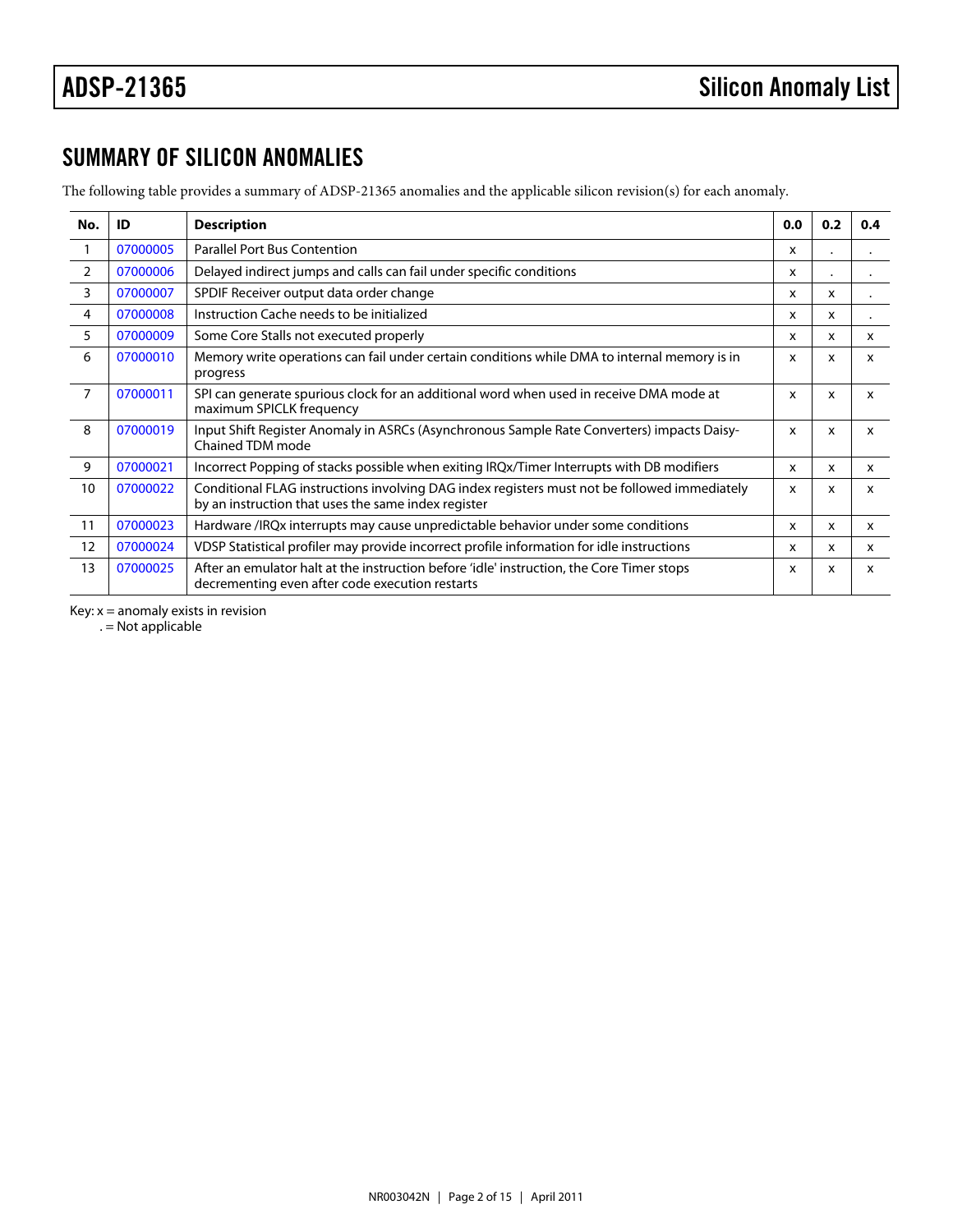# DETAILED LIST OF SILICON ANOMALIES

The following list details all known silicon anomalies for the ADSP-21365 including a description, workaround, and identification of applicable silicon revisions.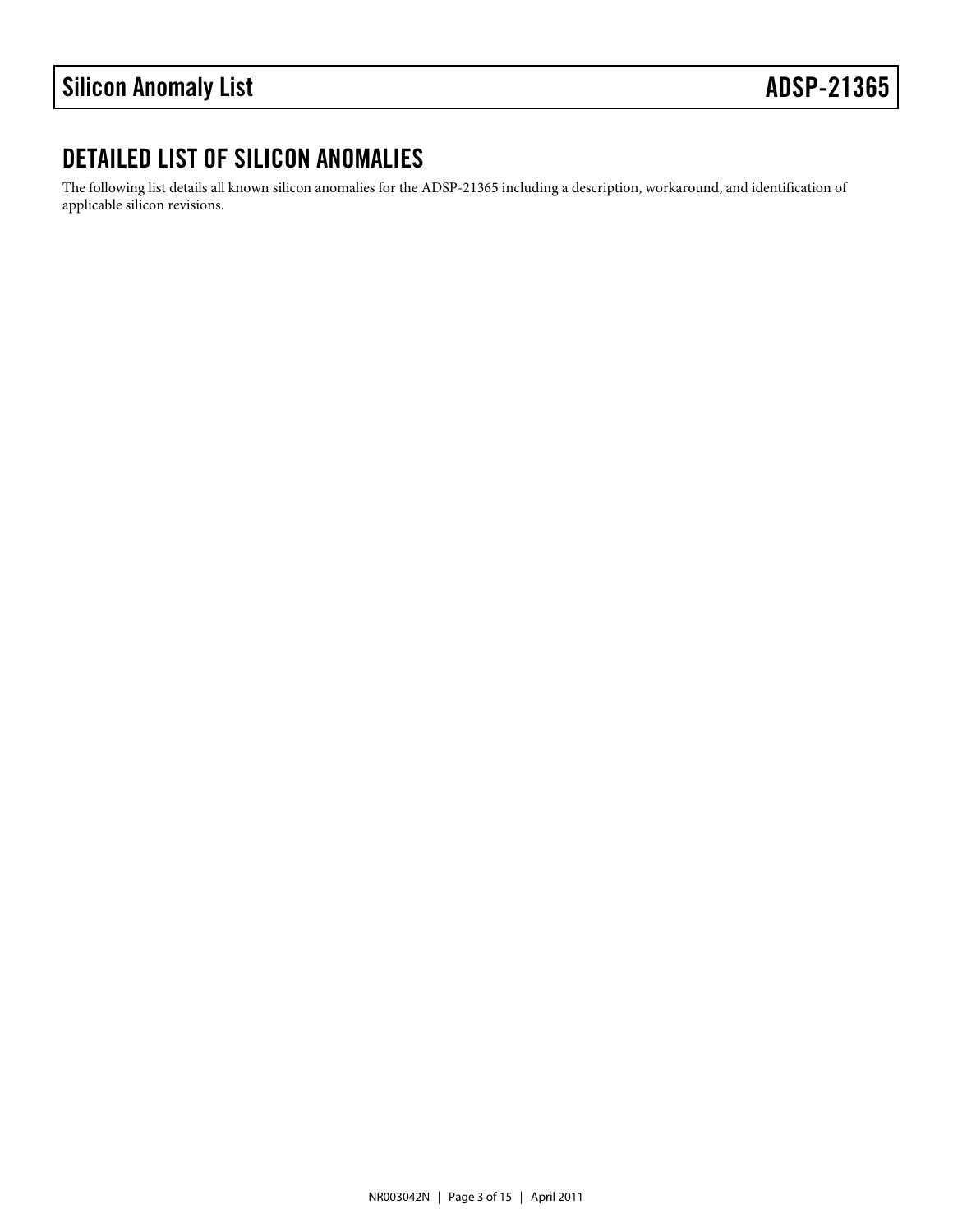# <span id="page-3-0"></span>[1.](#page-1-0) 07000005 - Parallel Port Bus Contention:

#### DESCRIPTION:

A bus contention issue has been identified on the ADSP-2136x processor's Parallel Port. When crossing an external memory address page while using DMA-READ transfers, an ALE cycle is inserted to update the upper address bits held by the external latch. When the Parallel Port transitions from a Read-cycle to an ALE cycle, insufficient time was provided to allow the external SRAM or FLASH to tri-state its bus. The bus tri-state from /OE de-assertion timing is typically longer for Flash than for SRAM devices, this necessitates a separate examination for both the SRAM and FLASH cases.

#### WORKAROUND:

### a) SRAM CONTENTION :

Hardware based work-around:

A typical 8ns SRAM will require 5-7ns to tri-state from /OE de-assertion. The ADSP-2136x only provides for approximately 4.0 ns; therefore, a 3.0ns contention possibility exists. At this time the recommended work-around is to place series resistors before the SRAM data lines, as shown in the diagram below. This resistor will limit the maximum pin current to about 22mA, while still providing sufficiently fast rise-fall rates to meet timing requirements. Our recommendation is 68-Ohms. This option will operate at full speed and require no software changes.

Memory Read—Parallel Port 8-Bit:

Memory Read—Parallel Port 16-Bit:

b) SRAM CONTENTION: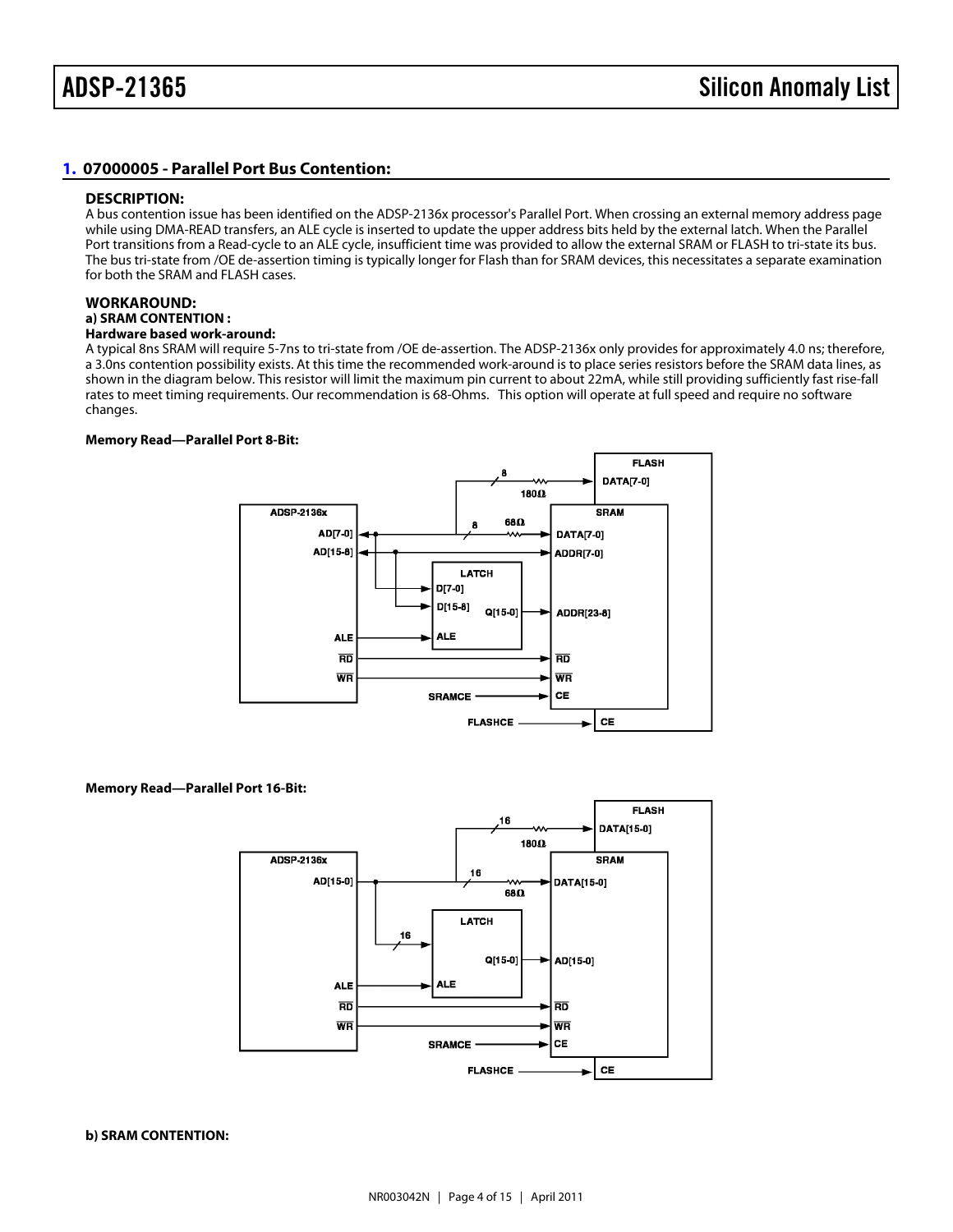#### Software based work-around (1):

A Parallel Port hold cycle can be enabled, which will provide an additional 6.5ns for the external device to disable (A bus hold cycle is selected by setting the PPBHC bit in the PPCTL Register). This option will incur an additional 5ns per SRAM transfer, which will lower the overall external bandwidth; otherwise this option will be transparent to software.

# Software based work-around (2):

Structure software to always ensure DMA transfers in a 256 byte (or smaller) external burst (in 8-bit mode), this will avoid an ALE cycle after a read. This option will require software to be written such that external pages will never be crossed by DMA access; however, it will allow full speed operation within a page.

#### c) FLASH CONTENTION:

#### Hardware based work-around:

A typical FLASH memory has a bus tri-state from OE disable time of 30ns. Bench testing of several FLASH devices revealed that this disable time is typically less than 10ns. However, to ensure safe operation under worst case specifications, the maximum specified FLASH disable must be accommodated. Should the FLASH truly require 30ns to tri-state, it would still be driving the bus during the falling edge of ALE, which strobes the upper addresses into the latch. So unlike the SRAM case above, for FLASH it is also necessary to ensure that valid logic levels are presented to the latch by the AD[15:0] lines during contention. To accomplish this, larger resistors need to be used; our recommendation is 180 Ohms. This resistor value is larger than typically encountered for the purpose of reducing reflections along digital lines; however, since the FLASH is a rather slow device, the rise/fall time delay induced will be commensurately small. To ensure proper operation, the delay incurred by this resistor should be accounted for by adding an additional wait state; simulations with a single FLASH indicate delays of less than 5ns. If these resistor values cannot be accommodated, it is possible to place a tri-state buffer in the data path of the FLASH, as its pass-though delay is relatively insignificant; unfortunately, the turn-off time of such buffers will probably exceed the required 2.5ns, and thus necessitate smaller series resistors between the ADSP-2136x device and the buffer to avoid excessive pad current.

#### d) FLASH CONTENTION:

#### Software based work-around:

The Parallel Port Bus Hold Cycle is too short to be effective for FLASH. The method of performing DMAs on a 256 byte (or smaller) external bursts (in 8-bit mode) is recommended when making FLASH accesses. Be advised that during parallel port booting, the processor uses 8 bit mode with consecutive DMA reads, and so contention will be present.

APPLIES TO REVISION(S): 0.0

# <span id="page-4-0"></span>07000006 - Delayed indirect jumps and calls can fail under specific conditions:

#### DESCRIPTION:

A delayed indirect jump (or indirect call) to block-n doesn't work if it is followed by a dm access to block-n, and a DMA access also happens to block-n and coincides with the dm access.

For example:

 back: jump (m14,i12) (db); // M14 + I12 is in Block 0  $r0=dm(i6,m7);$  //I6 + M7 is to Block 0 & DMA access to Block 0 comes here nop; nop; jump back; nop; nop;

In the example above, the instruction fetch from location M14 + I12 doesn't happen.

Note: These instructions should be in the same memory block as the DM access as well as the DMA access (DMA Data or TCBs). i12, i6, m14, m7 values should be initialized such that the access remains in the same memory block.

#### WORKAROUND:

1. Adding a nop after the delayed indirect branch will solve the problem.

2. Move the DMA data (and TCBs if chaining is used) to a different memory block.

Note: This workaround may be built into the development tool chain and/or into the operating system source code. For tool chains and Operating Systems supported by ADI, such as VisualDSP++ and VDK please consult the "Silicon Anomaly Tools Support" help page in the applicable documentation and release notes for details.

APPLIES TO REVISION(S): 0.0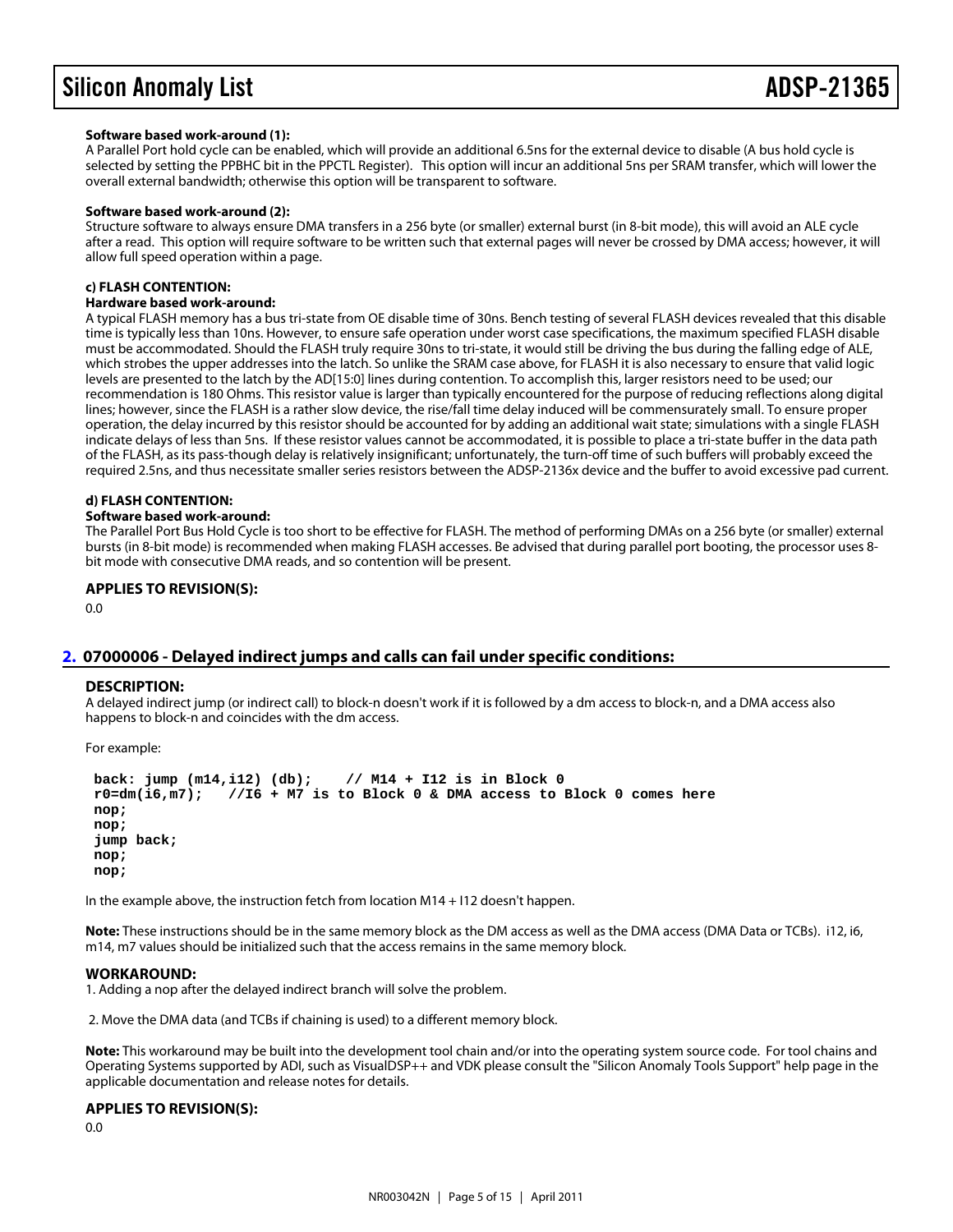# <span id="page-5-0"></span>[3.](#page-1-2) 07000007 - SPDIF Receiver output data order change:

#### DESCRIPTION:

The SPDIF Receiver (DIR) sends the Right Channel information before the Left Channel information for all the samples in SPDIF Receiver output. However the output is still compliant with the I2S standard.

 Ln represents the left channel from frame n Rn represents the right channel from frame n

t=0 --------------------------> t=3\*Fs

What the SPDIF RX receives, and should output in I2S format. L0 -> R0 -> L1 -> R1 -> L2 -> R2 -> L3 -> R3 -> ...

Anomalous output:

R0 -> L0 -> R1 -> L1 -> R2 -> L2 -> R3 -> ...

## WORKAROUND:

If the output of the SPDIF receiver is routed via a Serial Port to the processor's internal memory, the data can be manipulated in software to correct the temporal change in order by writing the Left Channel data to memory before the Right Channel data. In applications using the SPDIF receiver to receive encoded data streams such as AC-3 etc, the temporal order of the samples is very important. In order for decoding and stream detect algorithms to function, it is imperative to either implement this workaround, or adjust the algorithm to expect the input data to be in a modified order.

For some applications where the SPDIF stream consists of two channels of PCM audio data, no workaround is necessary. The data is retained in the correct I2S channel, and there is no swapping of the Left and Right channels.

APPLIES TO REVISION(S): 0.0, 0.2

<span id="page-5-1"></span>[4.](#page-1-3) 07000008 - Instruction Cache needs to be initialized:

#### DESCRIPTION:

The instruction cache in the ADSP-2136x processor is not properly initialized upon power-up. As a result of this the first data read (cache hit) from the cache may be incorrect, possibly causing the processor to execute an invalid instruction. This sort of scenario can apply in code that includes PM data accesses within a loop. (In the second iteration of the loop, the PM data access instruction will be read from cache by the program sequencer, and due to this issue the instruction from cache may be invalid.

#### WORKAROUND:

The workaround for this issue is to place the code snippet below into the processor's initialization routine. It will force the cache to be initialized properly, and after executing this code snippet the instruction cache will function reliably. It is important to execute this code before the instruction cache is to be relied upon.

 BIT SET MODE2 CADIS; // Disable the cache NOP;  $\frac{1}{2}$  One nop for effect latency READ CACHE 0; // Read cache instruction BIT CLR MODE2 CADIS; // Re-enabling the cache.

Note: This workaround may be built into the development tool chain and/or into the operating system source code. For tool chains and Operating Systems supported by ADI, such as VisualDSP++ and VDK please consult the "Silicon Anomaly Tools Support" help page in the applicable documentation and release notes for details.

APPLIES TO REVISION(S):

0.0, 0.2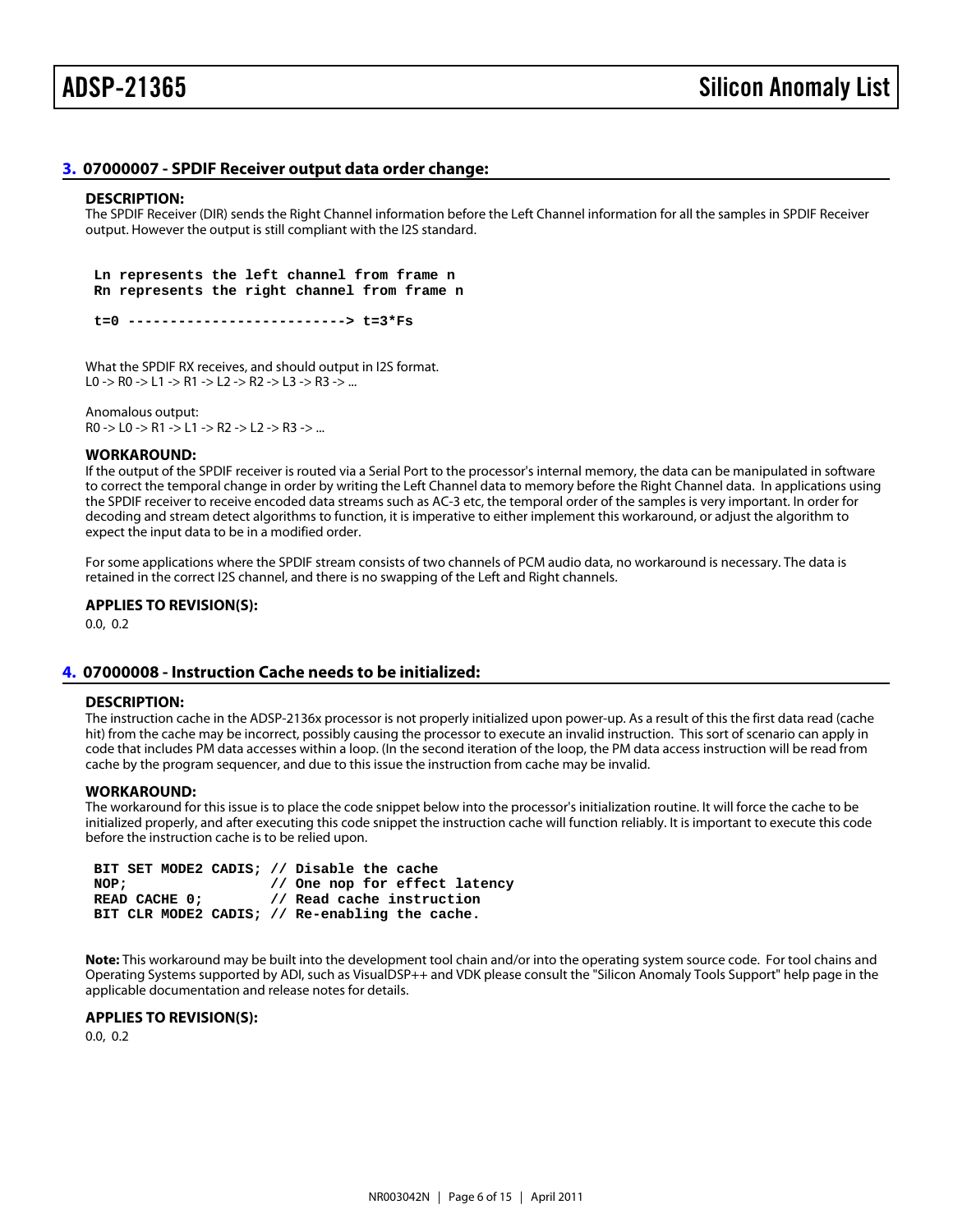# <span id="page-6-0"></span>[5.](#page-1-4) 07000009 - Some Core Stalls not executed properly:

#### DESCRIPTION:

Under certain specific conditions outlined below, 3 types of stalls that are normally incurred do not get executed. In certain cases this can cause unexpected code operation.

1.Multiplier stalls:

In normal operation, if both operands in a multiplier instruction are produced by either the multiplier or the ALU in the previous instruction, the pipeline is stalled for 1 cycle.

 $[1]$  F0=F0+F4, F1=F0-F4, R14 = DM(I0,M0);  $[2]$  F4=F0\*F1; <---- this should stall

Anomalous behavior:

If: The memory access in instruction 1 is to a memory-mapped IOP register. -Or-DMA is simultaneously accessing the same bank as the memory access in instruction 1.

Then: Stall does not occur, and this results in the product in F4 being incorrect.

2.Register writes mode1 / mode2:

In normal operation, a stall cycle is added after any write to MODE1 or MODE2 registers.

-A stall is also added when the content of MODE1 and MODE2 registers are modified through the bit manipulation instruction.

-The value of MODE1 also changes when PUSH STS or POP STS instructions are executed, or when the sequencer branches to or returns from an ISR involving push/pop of status stack (such as any of the hardware interrupts like IRQ and core timer interrupts). In such cases the pipeline is stalled for a cycle.

Example1:

 [1] MODE1= DM(I0,M0); /\*Enable bit reverse addressing for I8 \*/  $[2]$  PM(I8,M8)=R14; /\* stalls for a cycle but unaffected by mode setting \*/ [3] PM(I8,M8)=R14; /\* performs bit reversed mode of addressing \*/ [4] …

Example2:

[1] MODE1= DM(I0,M0); /\*Enable bit reverse addressing for I8 \*/

 $[2]$  r0 = r1 + r2; /\* stalls for a cycle \*/

[3] PM(I8,M8)=R14; /\* performs bit reversed mode of addressing \*/

[4] …

Anomalous behavior:

If: The memory access in instruction 1 is to a memory-mapped IOP register.

-Or-

DMA is simultaneously accessing the same bank as the memory access in instruction 1.

Then: Stall does not occur, and this results in instruction 3 not being affected by the mode change.

3.PCSTK load & RTS/RTI combination:

When PCSTK is loaded, and an RTS/RTI is executed immediately afterward, there is a stall as the return waits for a writeback of PCSTK before the return.

 Example1:  $[1]$  PCSTK = DM( $[0, M0)$ ; [2] RTS;

 Example2:  $[1]$  PCSTK = DM(I0,M0); [2] RTI;

Anomalous behavior: If: The memory access in instruction 1 is to a memory-mapped IOP register. -Or-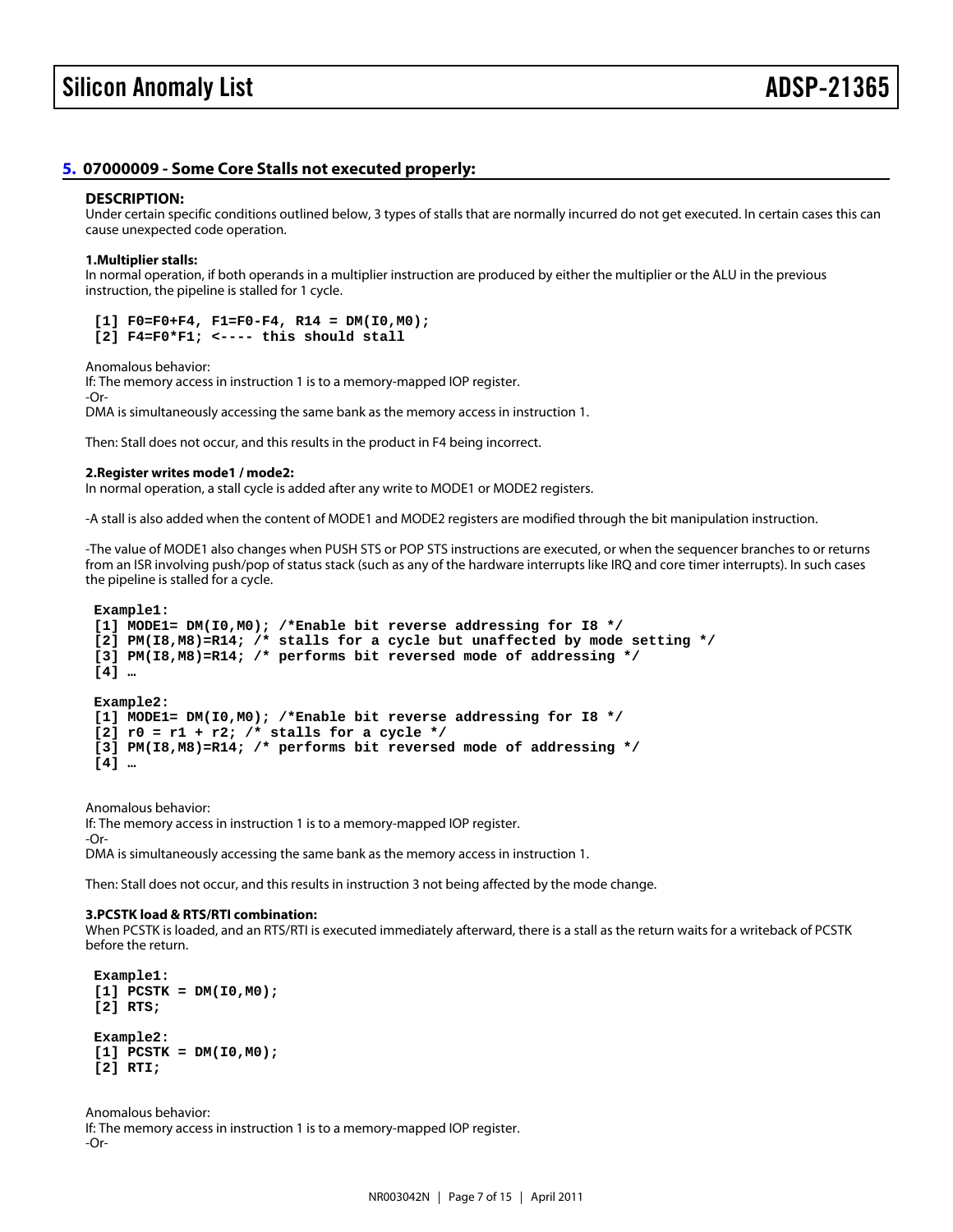DMA is simultaneously accessing the same bank as the memory access in instruction 1.

Then: Stall does not occur, and this results in the RTS/RTI vectoring to some unknown location instead of the value from PCSTK.

**Note:** Multiplier stalls case is fixed for the 0.4 and 0.5 revision of the silicon.

## **WORKAROUND:**

For cases 1 and 3, add a nop between instructions 1 and 2. For case 2 add a nop between instructions 2 and 3.

**Note:** This workaround may be built into the development tool chain and/or into the operating system source code. For tool chains and Operating Systems supported by ADI, such as VisualDSP++ and VDK please consult the "Silicon Anomaly Tools Support" help page in the applicable documentation and release notes for details.

# **APPLIES TO REVISION(S):**

0.0, 0.2, 0.4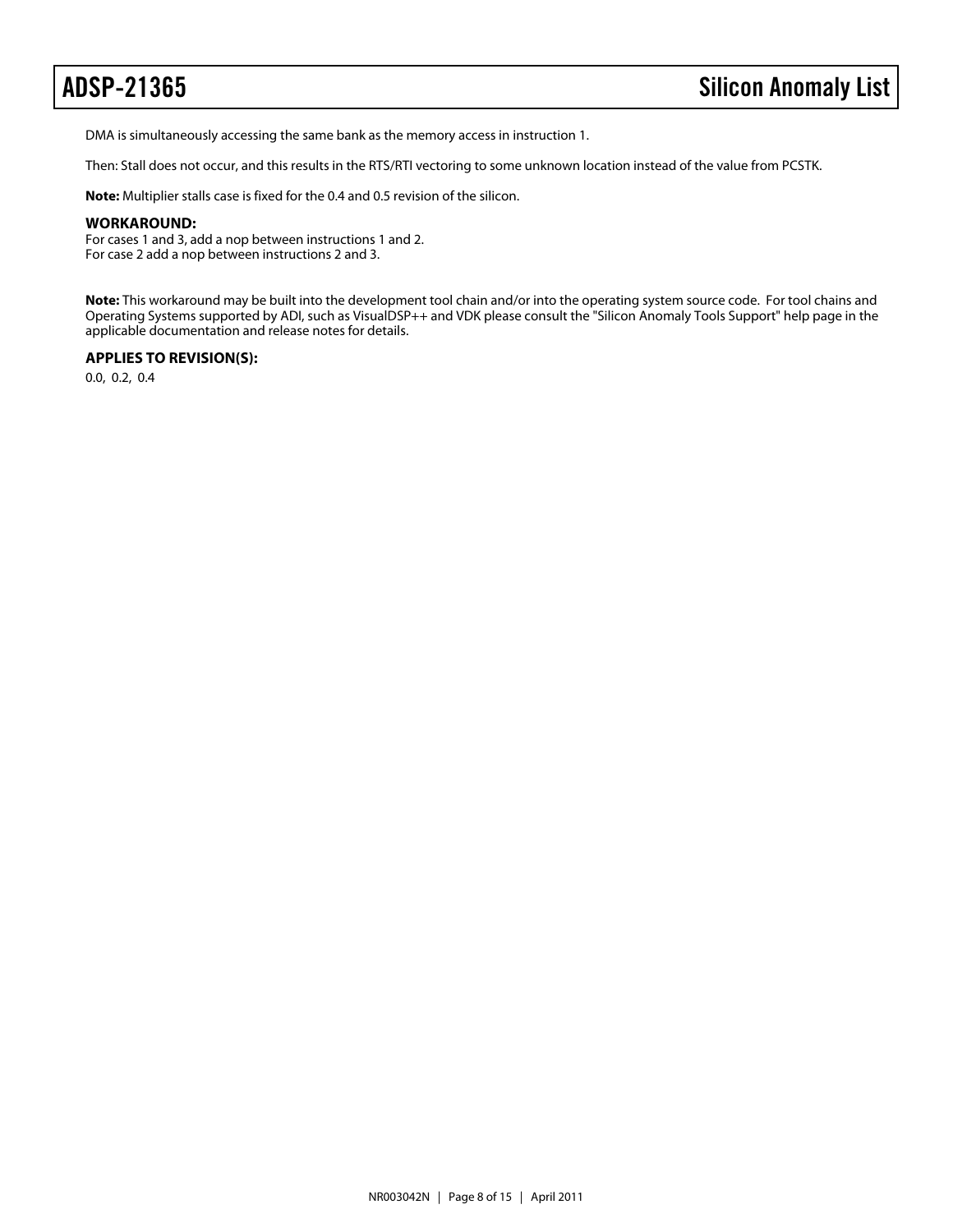# <span id="page-8-0"></span>[6.](#page-1-5) 07000010 - Memory write operations can fail under certain conditions while DMA to internal memory is in progress:

#### DESCRIPTION:

If an instruction modifies a register and the same register is the source to a memory write, and a DMA happens to same block as the memory write in the next cycle, under the following conditions, the modified value of the register is written to memory instead of the old one.

Examples of instructions that modify a register and the same register are written to memory are:

1.  $R0 = R1-R2$ ,  $DM(10, MO) = R0$ ; // The memory access can be either DM/PM 2. DM( $10, M0$ ) = R0, R0 = PM( $18, M8$ );

The conditions under which we see the issue are: 1. The failing instruction is the first instruction in a 1,2, or 4 instructions long loop.

Example:

lcntr =  $8$ , do (pc, 1) until lce;  $DM(10,MO) = RO$ ,  $RO = PM(18,MB)$ ; //and DMA occurs in next cycle. // The new value of R0 (fetched through PM) is written into DM memory lcntr=0x7, do ST2\_IN\_BFLY\_T2 until lce; //2 instr long loop f4=f2+f4, dm(i3,m6)=r0, r0=pm(i11,m11); ST2\_IN\_BFLY\_T2: f4=pass f2, dm(i4,m6)=r4, r2=pm(i11,m11);

2. When the compute of the failing instruction generates both the operands of multiplier in the next instruction Example:

 $F0=F0+F4$ ,  $F1=F0-F4$ ,  $DM(10,MO) = R1$ ; // and  $DMA$  occurs in next cycle. // The new value of R1 (output of compute) is written into DM memory  $F4 = F0*F1;$ 

3. When the failing instruction is followed by a conditional branch and any of the following two happens a. A compute in the failing instruction affects the condition of the branch Example:

 $F0=F0+F4$ ,  $PM(110, M10) = R0$ ; // and DMA occurs in next cycle. //The new value of R0 (output of compute) is written into PM memory IF EQ JUMP(PC,0x12);

b. A compute in the instruction preceding the failing instruction affects the condition of branch Example:

 F0=F0+F4;  $DM(10, M0) = RO$ ,  $RO = PM(18, M8)$ ; // and DMA occurs in next cycle. //The new value of R0 (fetched through PM) is written into DM memory IF EQ JUMP(PC,0x12);

4. When the failing instruction contains a floating point multiplication and is followed by compute operation involving any fixed point operand register executing in ALU or shifter.

Example:

 $F0 = F0*F4$ , DM( $10, MO$ ) = R0; F5=FLOAT R1; //The new value of R0 (output of multiply) is written into PM memory

WORKAROUND: Move DMA to another block of memory OR, 1. For case1, unroll the loop to make the loop length more than 4.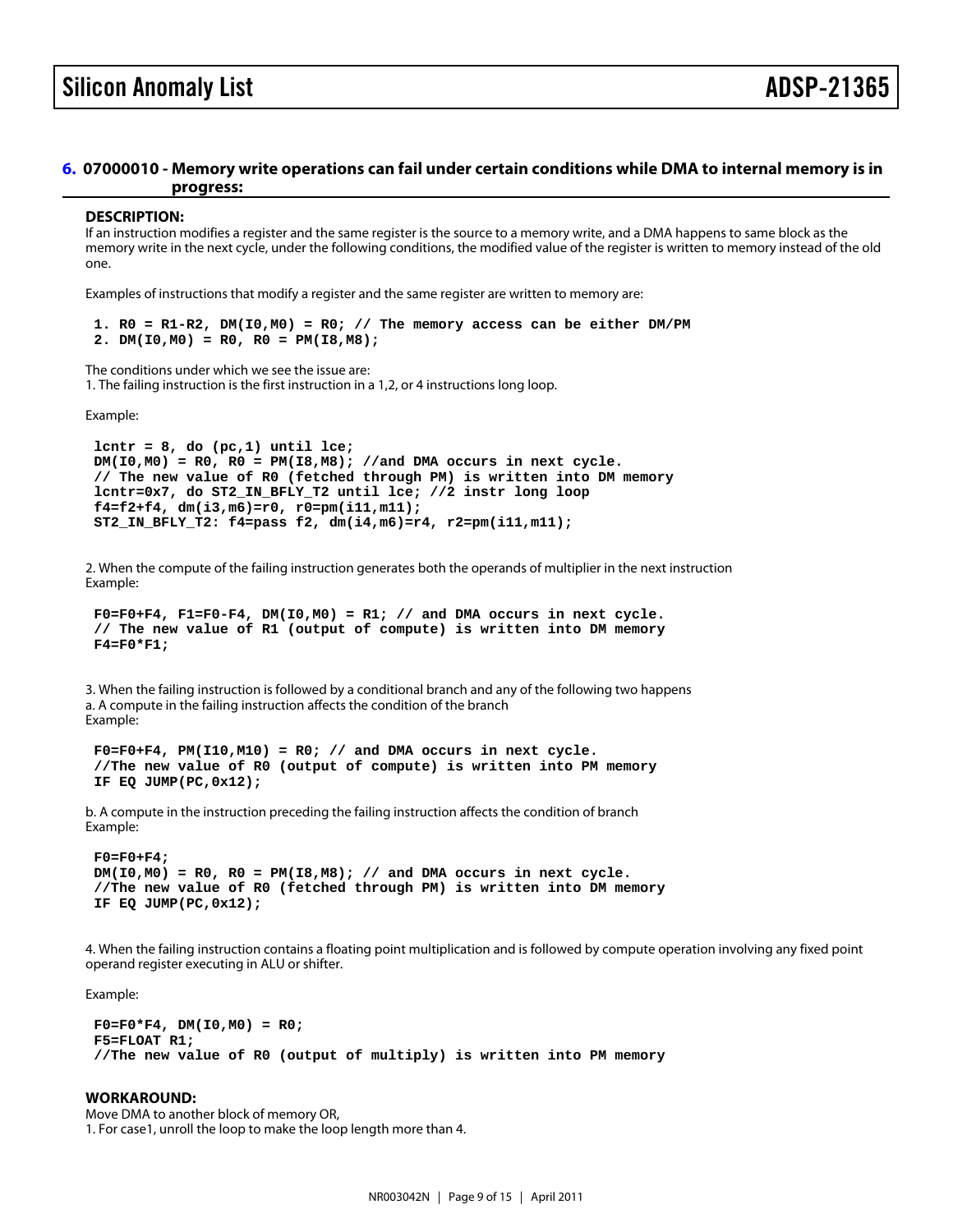2. For case 2, 3a, 3b and 4 insert an unrelated instruction between the failing instruction and the instruction following it.

Note: This workaround may be built into the development tool chain and/or into the operating system source code. For tool chains and Operating Systems supported by ADI, such as VisualDSP++ and VDK please consult the "Silicon Anomaly Tools Support" help page in the applicable documentation and release notes for details.

APPLIES TO REVISION(S): 0.0, 0.2, 0.4

# <span id="page-9-0"></span>[7.](#page-1-6) 07000011 - SPI can generate spurious clock for an additional word when used in receive DMA mode at maximum SPICLK frequency:

#### DESCRIPTION:

SPI can generate spurious clock for an additional word when the following three conditions are met:-

- 1. The SPI is configured for 32-bit, receive master DMA mode and performs back to back DMA transfers.
- 2. The SPI DMA is disabled and re-enabled between back to back DMA transfers without disabling the SPI itself.
- 3. The SPI is operated at the maximum SPICLK frequency (SPIBAUD = 2).

When the above three conditions are met, SPI can generate clock for an additional word even after the FIFO and the receive buffer is full. This clock for another word can cause the receive buffer overflow error which will result in loss of the additional received data word.

#### WORKAROUND:

1. Do not disable the SPI DMA between back to back DMA transfers.

- 2. If the application demands disabling SPI DMA between back to back DMA transfers then the sequence given below must be followed: • Disable the SPI DMA
	- Disable the SPI
	- Clear the FIFO and the receive buffer
	- Configure the DMA descriptors and Enable the SPI
	- Enable the SPI DMA

#### APPLIES TO REVISION(S):

0.0, 0.2, 0.4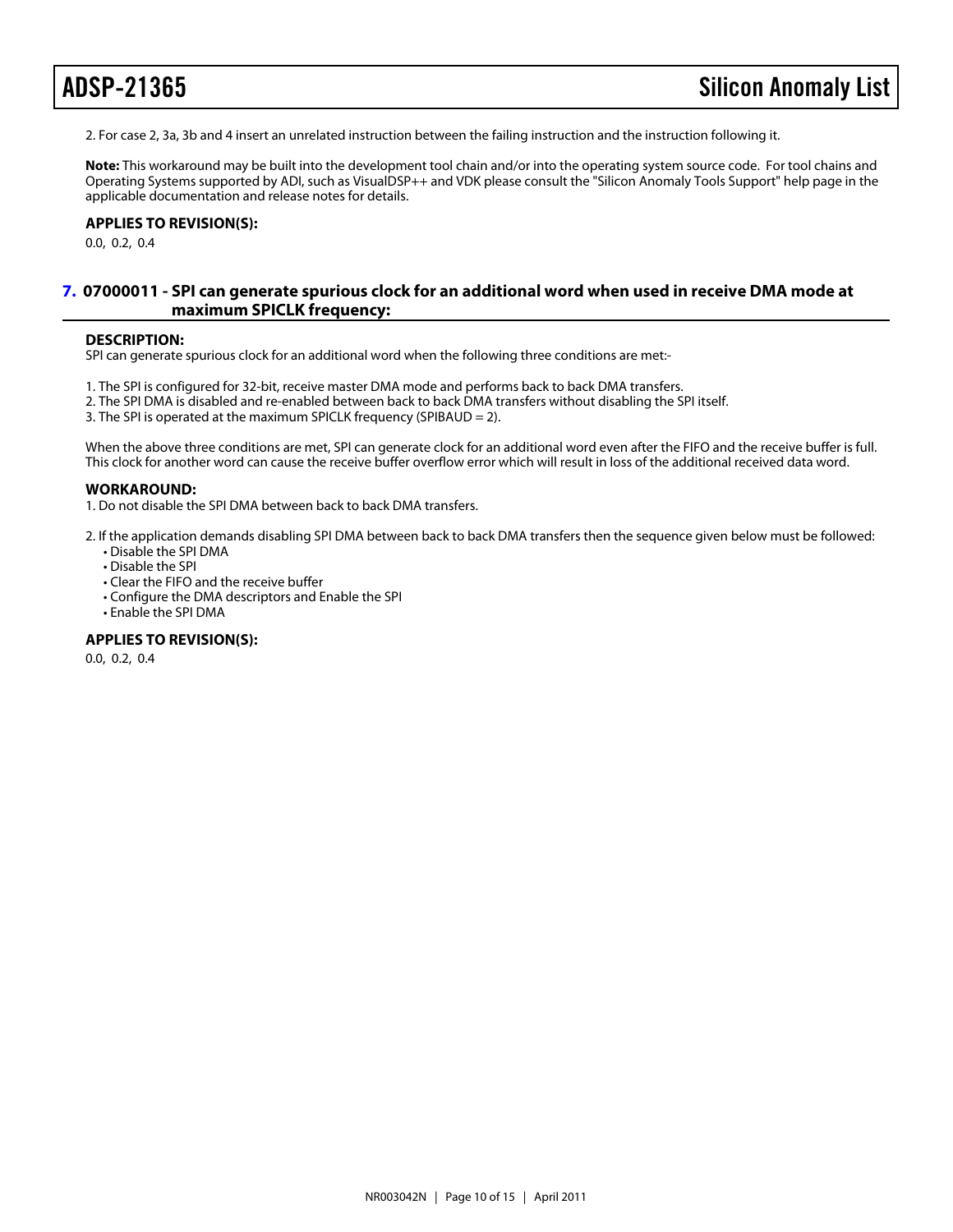# <span id="page-10-0"></span>[8.](#page-1-7) 07000019 - Input Shift Register Anomaly in ASRCs (Asynchronous Sample Rate Converters) impacts Daisy-Chained TDM mode:

### DESCRIPTION:

In the TDM Daisy chaining mode the ASRCs can be connected as follows to achieve TDM mode:

Each ASRC has two 64-bit shift registers (one for the input side, and the other for the output side). When the ASRCs are daisy-chained, these 64-bit registers can be thought of as a single long shift register, which holds an entire frame of data.

In the TDM chaining mode,

- 1. 64-bit shift register of each ASRC is divided into two 32-bit channels.
- 2. TDM output of the one ASRC input is connected to the data input of the next ASRC in the chain.
- 3. Data output of one ASRC is passed to the TDM input of the next ASRC in the chain.

The following diagram shows the channel allocation in the input and output side of the TDM Daisy chain.

When the ASRCs are used in TDM Daisy chaining mode, the MSB of the input data is lost at the output of each ASRC in the chain. This anomaly is applicable for the TDM mode in both the bypass and non-bypass modes. The following example provides the expected failure pattern for the bypass mode, since in bypass mode the incoming data is not modified by the ASRC.

 For a TDM daisy chain with 8 channels in BYPASS mode, the output of the final ASRC in the chain will result in three-bit left shift for the channels 1 and 2, two bit left shift for the channels 3 and 4 and one bit left shift for the channels 5 and 6. The channels 7 and 8 will not have any data shift. At the output end, three MSBs will be lost for the channels 1 and 2, two MSBs will be lost for the channels 3 and 4 and one MSB will be lost for the channels 5 and 6.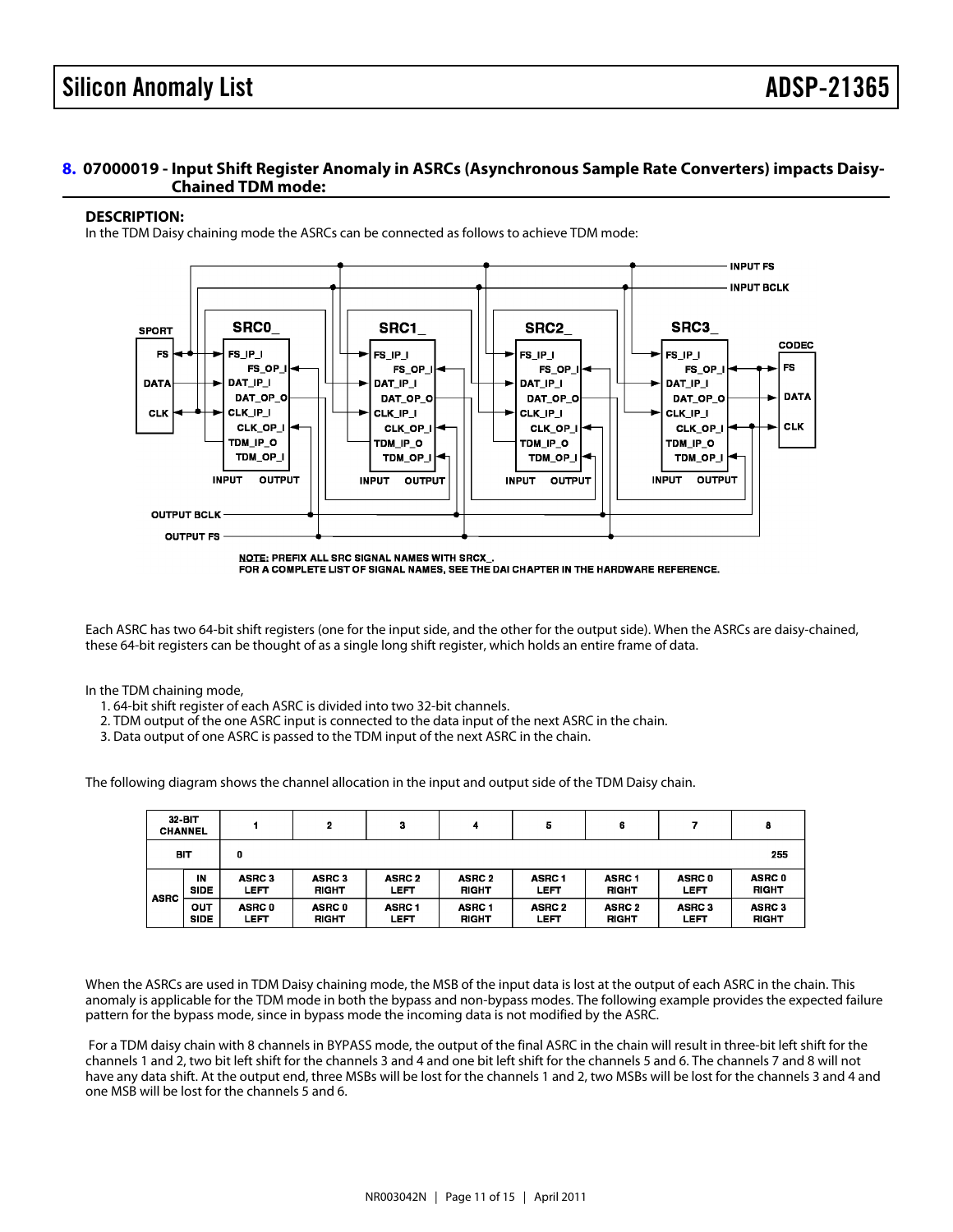For the set of the following 8-channel input data,

| 0xF1111100 | 0xF1111100 | // Channels 1 and 2 |
|------------|------------|---------------------|
| 0xF1111100 | 0xF1111100 | // Channels 3 and 4 |
| 0xF1111100 | 0xF1111100 | // Channels 5 and 6 |
| 0xF1111100 | 0xF1111100 | // Channels 7 and 8 |

The output data will be as follows,

| 0x888888FF    | 0x888888FF    | //3-bit left shift and 3 MSBs are lost |  |  |  |  |
|---------------|---------------|----------------------------------------|--|--|--|--|
| 0xC44444FF    | 0xC44444FF    | //2-bit left shift and 2 MSBs are lost |  |  |  |  |
| $0xE2222F$ FF | $0xE2222F$ FF | //1-bit left shift and one MSB is lost |  |  |  |  |
| 0xF11111FF    | 0xF11111FF    |                                        |  |  |  |  |

In the above output data the 8-LSBs of each word has the ratio information.

For a TDM daisy chain in NON-BYPASS mode, the output of the TDM Daisy chain will be corrupted completely because of the MSB bit loss in each ASRC in the chain.

#### **WORKAROUND:**

The workaround for this anomaly must be carried out in the software, only on the input data to the ASRCs in TDM daisy chaining mode. It can not be implemented on the output data from the ASRCs. The workaround implementation in the software adds some core MIPS to the application. For the devices like ADC/CODECs the workaround may not be implemented directly. For such systems, two serial ports of the processor should be dedicated for this purpose. One serial port should be used for receiving the data from the ADC/CODEC and the other one should be used for transmitting the modified input data to the ASRC.

When the ASRCs are used in TDM daisy chaining mode, only the 24-MSBs of the input 32-bit data is used and the 8-LSBs are not used by the ASRC. The anomaly can be workaround by shifting the 24-MSBs of the data to the 8-LSBs as follows:

1. Right shift the input data for channels 1 and 2 by three bits. Now the 24-MSBs which has the data are placed in the bits from 28 - 5.

2. Right shift the input data for channels 3 and 4 by two bits. Now the 24-MSBs which has the data are placed in the bits from 29 - 6. 3. Right shift the input data for channels 5 and 6 by one bit. Now the 24-MSBs which has the data are placed in the bits from 30 - 7.

4. The input data for channels 7 and 8 need not be modified.

When the modified input data is provided to the TDM daisy chain, one MSB of the modified data will be lost at each ASRC in the chain due to the anomaly. Since the 24-MSBs which has the data is shifted to the LSBs of the input, the actual MSB is not lost at each ASRC in the chain. Because of the anomaly the data will be shifted left by the ASRC and received correctly at the output end.

This workaround is applicable for both the BYPASS and NON-BYPASS mode of the ASRC. In both the cases the 24-bit audio data will be preserved and there will be no loss of resolution. The workaround also has no impact on the matched phase mode of the ASRC TDM daisy chaining, since the phase information lies only in the 8-LSBs of output SRC shift registers which are not affected by this anomaly.

For the set of the following 8-channel actual input data,

```
 0xF1111100 0xF1111100 // Channels 1 and 2
0xF1111100 0xF1111100 // Channels 3 and 4
0xF1111100 0xF1111100 // Channels 5 and 6
0xF1111100 0xF1111100 // Channels 7 and 8
```
The data modified according to the workaround will be as follows:

 **0xFE222220 0xFE222220 // Channels 1 and 2 with three bit right shift 0xFC444440 0xFC444440 // Channels 3 and 4 with two bit right shift 0xF8888880 0xF8888880 // Channels 5 and 6 with one bit right shift 0xF1111100 0xF1111100 // Channels 7 and 8**

The data at the output end will be as follows for the BYPASS mode:

 **0xF11111FF 0xF11111FF // Channels 1 and 2 0xF11111FF 0xF11111FF // Channels 3 and 4 0xF11111FF 0xF11111FF // Channels 5 and 6 0xF11111FF 0xF11111FF // Channels 7 and 8**

#### **APPLIES TO REVISION(S):**

0.0, 0.2, 0.4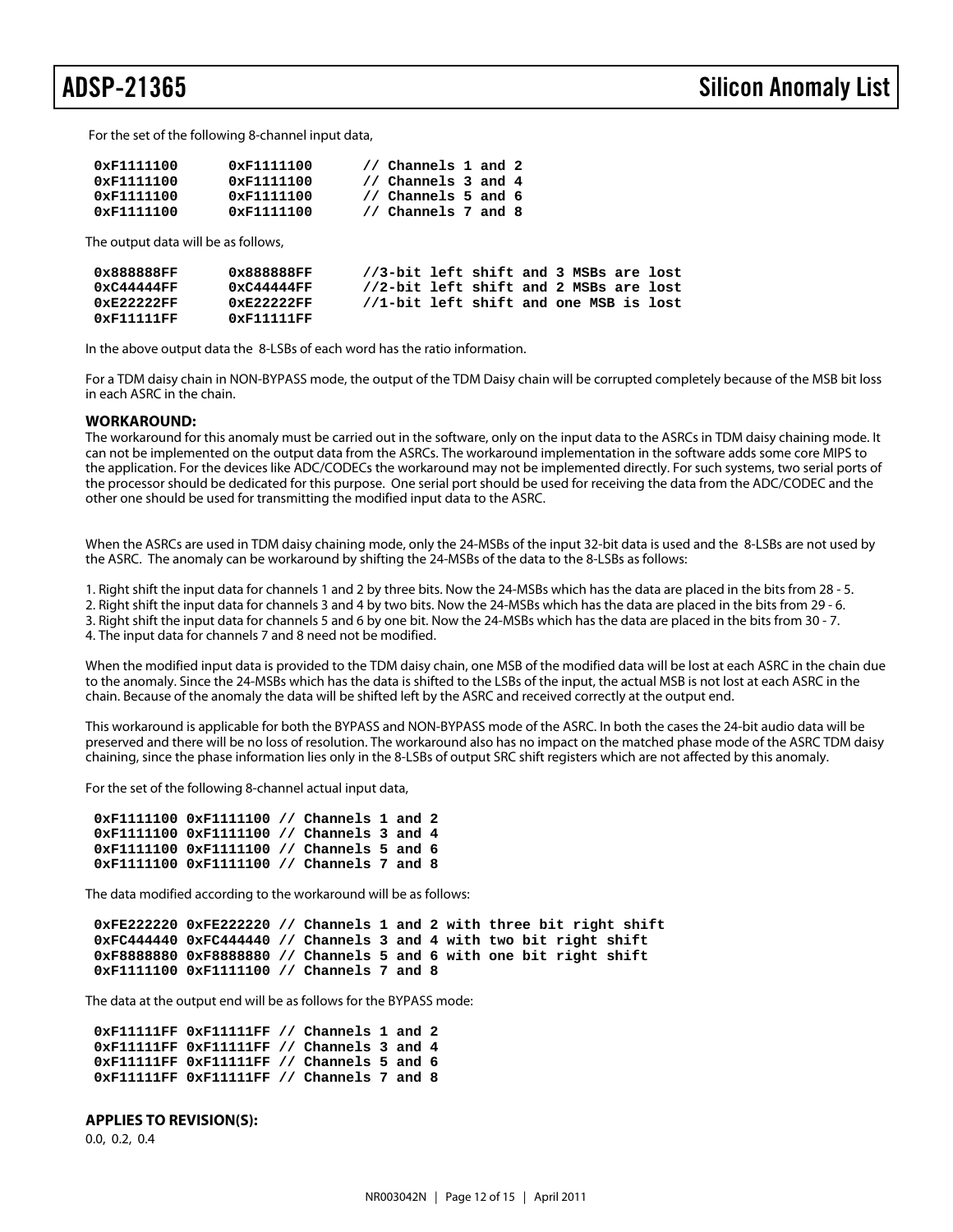# Silicon Anomaly List **ADSP-213** ADSP-213

# <span id="page-12-1"></span>[9.](#page-1-8) 07000021 - Incorrect Popping of stacks possible when exiting IRQx/Timer Interrupts with DB modifiers:

### DESCRIPTION:

If a delayed branch modifier (DB) is used to return from the interrupt service routines of any of IRQx (hardware) or timer interrupts, the automatic popping of ASTATx/ASTATy/MODE1 registers from the status stack may go wrong.

The specific instructions affected by this anomaly are "RTI (DB);" and "JUMP (CI) (DB);"

This anomaly affects only IRQx and Timer Interrupts as these are the only interrupts that cause the sequencer to push an entry onto the status stack.

### WORKAROUND:

Do not use (DB) modifiers in instructions exiting IRQx or Timer ISRs. Instructions in the delay slots should be moved to a location prior to the branch.

Note: This workaround may be built into the development tool chain and/or into the operating system source code. For tool chains and Operating Systems supported by ADI, such as VisualDSP++ and VDK please consult the "Silicon Anomaly Tools Support" help page in the applicable documentation and release notes for details.

APPLIES TO REVISION(S): 0.0, 0.2, 0.4

# <span id="page-12-0"></span>[10.](#page-1-9) 07000022 - Conditional FLAG instructions involving DAG index registers must not be followed immediately by an instruction that uses the same index register:

#### DESCRIPTION:

In the following instruction sequence shown below:

 INSTR1: Compute; INSTR2: If COND DM (Ia,Mb); //COND maybe based on the INSTR1, or any other condition INSTR3: DM (Ia,Mc);

The value of the DAG index register in INSTR3 will either be Ia or (Ia+Mb) depending on whether INSTR2 was aborted or executed.

If COND is based on an external FLAG condition (for example, say FLAG2\_IN) which is set asynchronously by an external source or event, the necessary internal stalls which would result in the DAG index register getting the correct value do not take effect, and consequently the value of the DAG index register may not contain the correct and expected value.

#### WORKAROUND:

Separate the second and third instructions in the above sequence by at least two NOP's.

Note: This workaround may be built into the development tool chain and/or into the operating system source code. For tool chains and Operating Systems supported by ADI, such as VisualDSP++ and VDK please consult the "Silicon Anomaly Tools Support" help page in the applicable documentation and release notes for details.

APPLIES TO REVISION(S): 0.0, 0.2, 0.4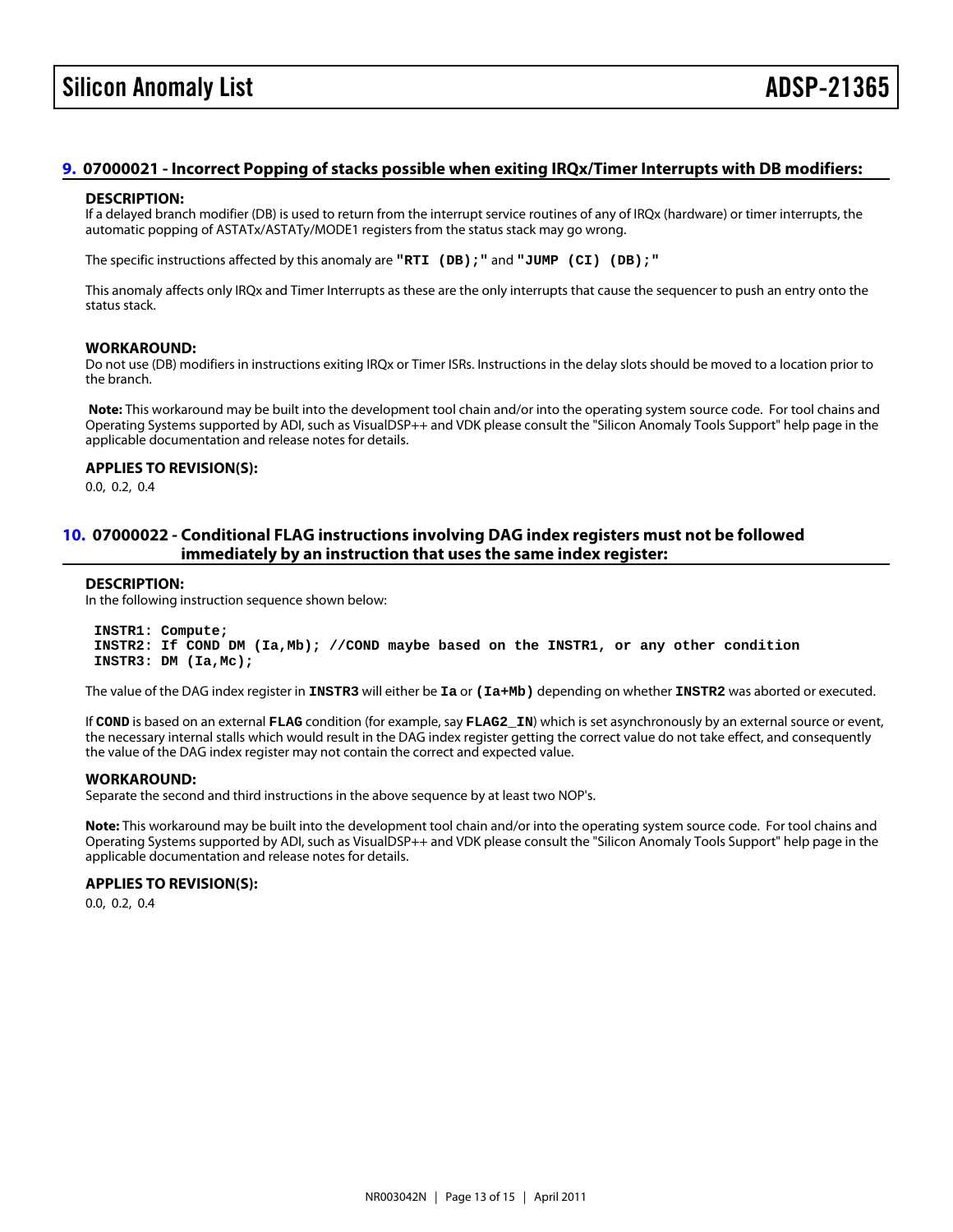# <span id="page-13-1"></span>[11.](#page-1-10) 07000023 - Hardware /IRQx interrupts may cause unpredictable behavior under some conditions:

#### DESCRIPTION:

The /IRQx interrupts may lead to an unpredictable behavior of the processor under some conditions. The problem happens under a specific timing window between the /IRQx signal and the internal clock references. At this point, a couple of malfunctions (out of many possible ones) that may occur are - the fetch address corresponding to the /IRQx interrupt from the IVT is corrupted, this can lead to corrupted instruction and/or the sequencer branching to unknown/invalid location. This problem is applicable for both edge-sensitive and level-sensitive configurations of the /IRQx interrupts and is seen only when the processor is operated with the core-clock frequency above 285MHz.

### WORKAROUND:

1) DAI interrupts should be used for external interrupts, instead of /IRQx interrupts.

2) If possible, the core clock frequency can be reduced to 285MHz or lower.

# APPLIES TO REVISION(S):

0.0, 0.2, 0.4

# <span id="page-13-0"></span>[12.](#page-1-11) 07000024 - VDSP Statistical profiler may provide incorrect profile information for idle instructions:

### DESCRIPTION:

The VisualDSP++ statistical profiler may indicate incorrect processor time expenditure when idle instructions are used. This occurs if the EMUPC register does not get updated when the program sequencer is executing the idle instruction.

In the example code below, the ISR\_func1 is executed at the ISR's interrupt rate and most of the processor time is spent in executing the idle instruction. However, the statistical profiler may show incorrectly that most of the processor time is spent executing instructions in the ISR\_func1. This occurs when the program sequencer branches to execute the IDLE instruction from the RTI instruction. When this occurs, the EMUPC register may still retain the previously executed ISR\_func1's Program Counter value.

main:

 …… Test: Idle; Jump Test; \_main.end:

ISR\_func1:

 …… ……

 Instruction\_x; Instruction \_y; RTI;

Note: This issue impacts only the Statistical Profiling information.

# WORKAROUND:

NOP instruction can be used instead of IDLE instruction wherever possible to get correct statistical profile information.

# APPLIES TO REVISION(S): 0.0, 0.2, 0.4